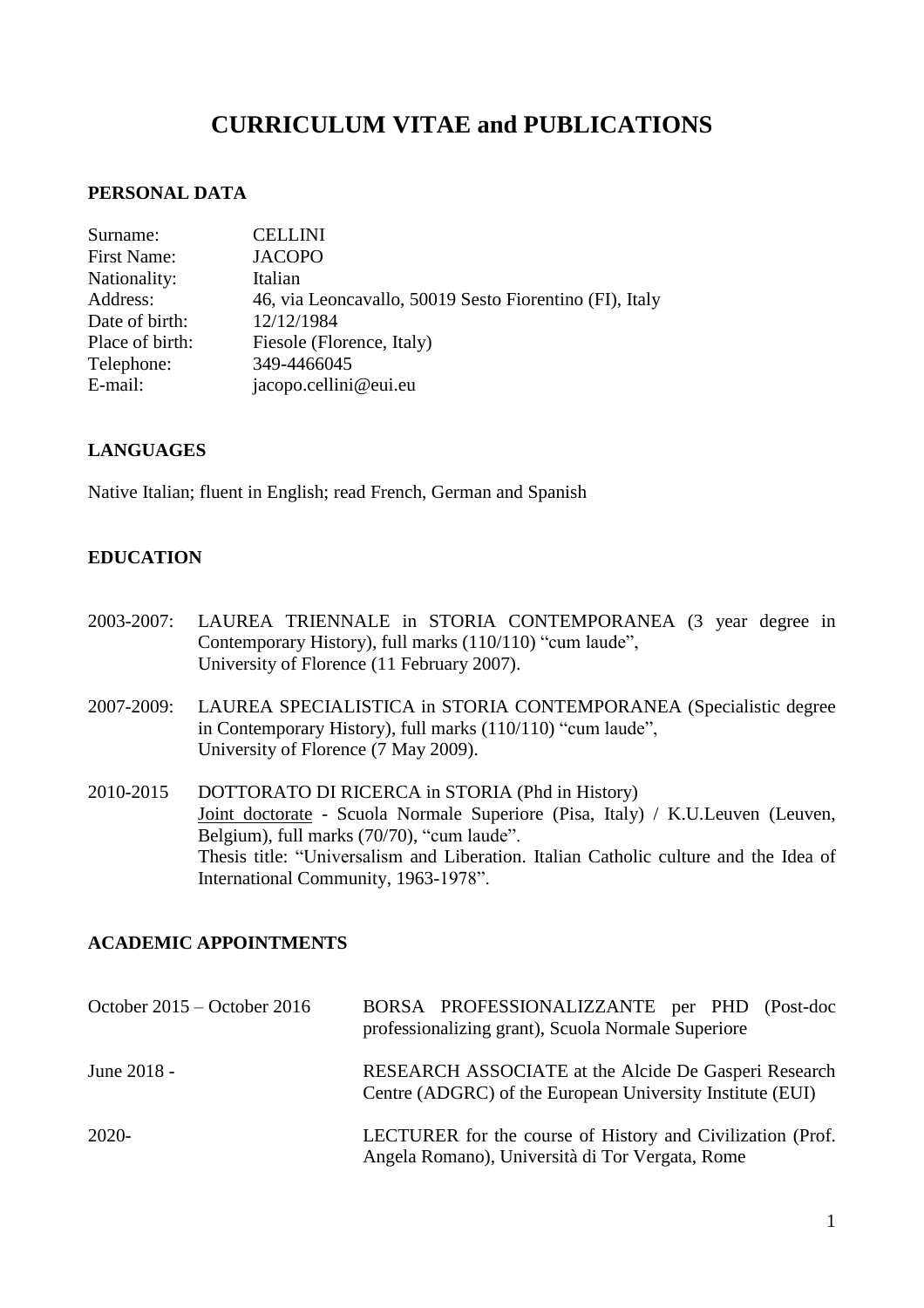| $2021 -$                 | FELLOW of the European Governance<br>and Politics<br>Programme, European University Institute                                                                                                                                                                                                           |
|--------------------------|---------------------------------------------------------------------------------------------------------------------------------------------------------------------------------------------------------------------------------------------------------------------------------------------------------|
| $2021 -$                 | MEMBER of the Interdisciplinary Research cluster<br>"Environmental Challenges and Climate Change Governance",<br><b>European University Institute</b>                                                                                                                                                   |
| <b>GRANTS</b>            |                                                                                                                                                                                                                                                                                                         |
| 2017                     | Postgraduate Research Grant on Christian Democracy and<br>European Integration, awarded by the European People's Party<br>for the project "The Idea of Europe at the Origins of the EPP.<br>The Making of the European Manifesto and of the EPP's<br>Political Programme". $(\text{\textsterling}5000)$ |
| $2018 - 2020$            | Postdoctoral grant awarded by "Fondazione"<br>Michele<br>Pellegrino" for the project "Tra nazione ed Europa. La<br>riflessione del cattolicesimo italiano dal Concilio Vaticano II<br>alla caduta del muro di Berlino (1965 - 1989)". ( $\epsilon$ 24000)                                               |
| 2021                     | Starebei grant awarded by the European Investment Bank Group<br>for the project "The European Investment Bank at the origins of<br>a European environmental policy". $(\text{\textsterling}34000)$                                                                                                      |
| <b>RESEARCH PROJECTS</b> |                                                                                                                                                                                                                                                                                                         |
| 2018-2020                | Researcher: The European ambition: study on the EPP Group's<br>contribution and its impact on the European integration process<br>and on the directly elected European Parliament, coordinated                                                                                                          |

#### **PUBLICATIONS**

#### **Monographs**

*Universalism and Liberation. Italian Catholic Culture and the Idea of International Community, 1963-1978*, KADOC Studies on Religion, Culture and Society, Leuven: Leuven University Press, 2017.

by the ADGRC, funded by the EPP Group.

#### **Book Chapters**

*L'idea di comunità internazionale nella cultura cattolica. Una proposta interpretativa*, in Andrea Mariuzzo, Elena Mazzini, Francesco Mores, Ilaria Pavan (eds.), *Un mestiere paziente. Gli allievi pisani per Daniele Menozzi*, Pisa: Edizioni ETS, 2017, 93-106.

*Cantimori e le case editrici*, in Daniele Menozzi e Francesco Torchiani (eds.), *Delio Cantimori (1904- 1966). Libri, documenti e immagini dai fondi della Scuola Normale Superiore*, catalogo della mostra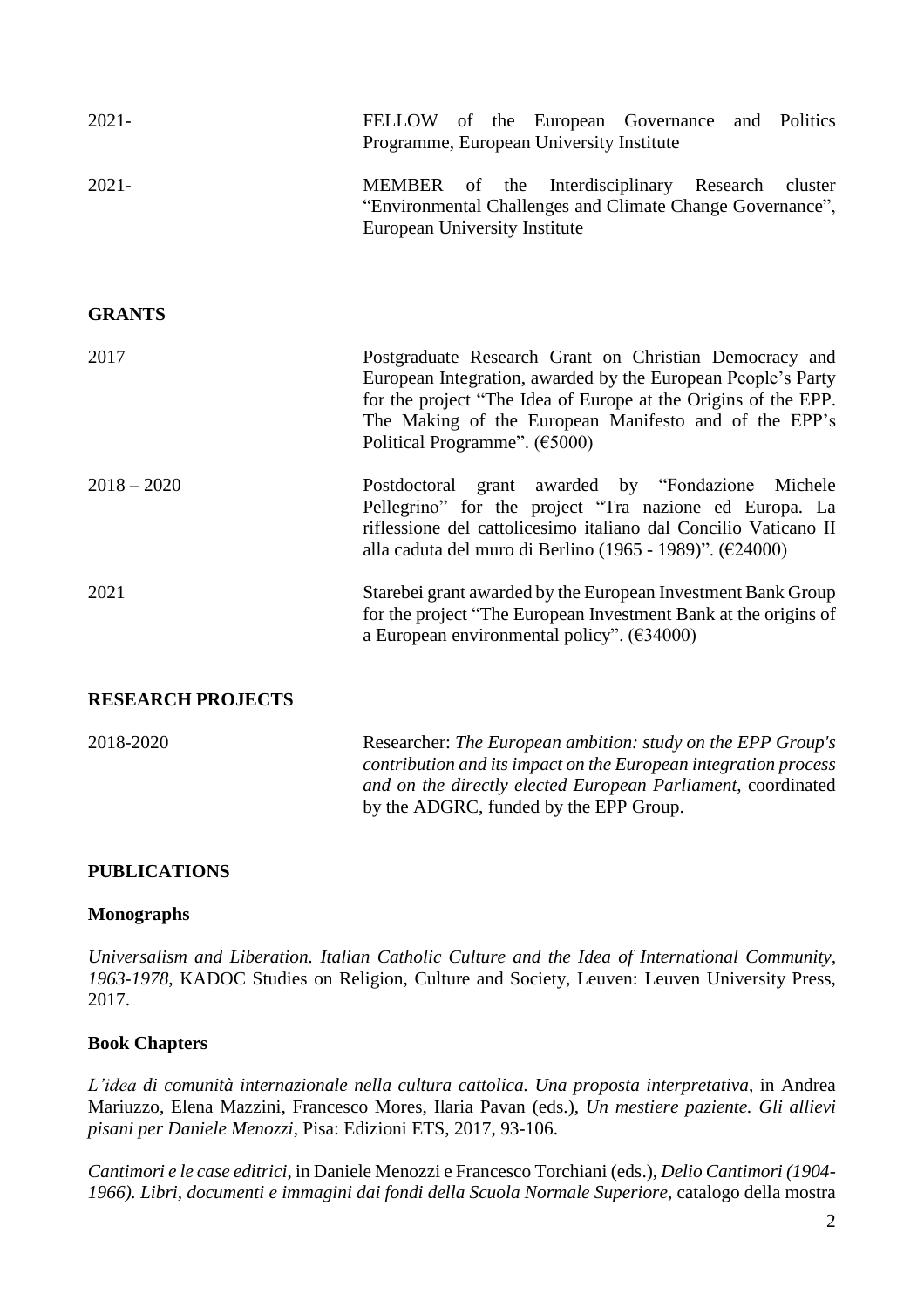(Pisa, 2-10 dicembre 2016), Pisa: Edizioni della Normale, 2016, 47-57. [Cantimori and the publishing industry]

*Beyond the Nation and Nationalism? Paul VI's new Universalism*, in Daniele Menozzi (ed.), *Cattolicesimo Nazione e Nazionalismo. Catholicism Nation and Nationalism*, Pisa: Edizioni della Normale, 2015, pp. 185-203.

*La cultura della politica estera morotea, 1968-1978*, in Renato Moro and Daniele Mezzana (eds.), *Una vita, un paese: Aldo Moro e l'Italia del Novecento*, Soveria Mannelli: Rubbettino, 2014, pp. 201- 220. [Aldo Moro's culture of foreign policy, 1968-1978]

# **Articles**

*Le radici cristiane d'Europa. Indagine sul significato dell'espressione nel Magistero di Giovanni Paolo II*, in "Archivio italiano per la Storia della Pietà", 2021 (forthcoming)

The Idea of Europe at the Origins of the EPP. The Making of the European Manifesto and of the *EPP's Political Programme*, in "Journal of European Integration History", issue 1, 2018, pp. 79-94.

*Le Acli ed il sindacalismo europeo di ispirazione cristiana, 1958-1974*, in "Contemporanea", issue 4, 2013, pp. 553-79. [ACLI and European Christian Trade Unionism, 1958-1974]

# **Reviews**

*Catholics and Communists in Twentieth-Century Italy Between Conflict and Dialogue* by Daniela Saresella (Bloomsbury Academic 2020), in "The American Historical Review", issue 1, 2021, 395- 96.

Article reviewer for "Forum Romanum Belgicum" (digital forum of the Belgian Historical Institute in Rome)

# **Other**

Scientific coordinator of the exhibition "70 Schuman Declaration: Europe and Europeans 1950>2020" <https://schuman70.eui.eu/>

# **CONFERENCES/SEMINARS**

Presentation of the book "The European Ambition. The Group of the European People's Party and European Integration", EGPP Seminars, EUI (online presentation), 21 April 2021.

Presentation of the book "The European Ambition. The Group of the European People's Party and European Integration", EUI and Brussels (online presentation), 18 March 2021.

"Universalismo e liberazione. L'idea di comunità internazionale nella cultura cattolica, 1963-1978", Florence, University of Florence, 6 June 2018.

"Talking about Liberation. Progressive Catholicism between Italy, Europe and Latin America in the 1960s and the 1970s: the cases of ACLI and Cristiani per il socialismo", at the conference